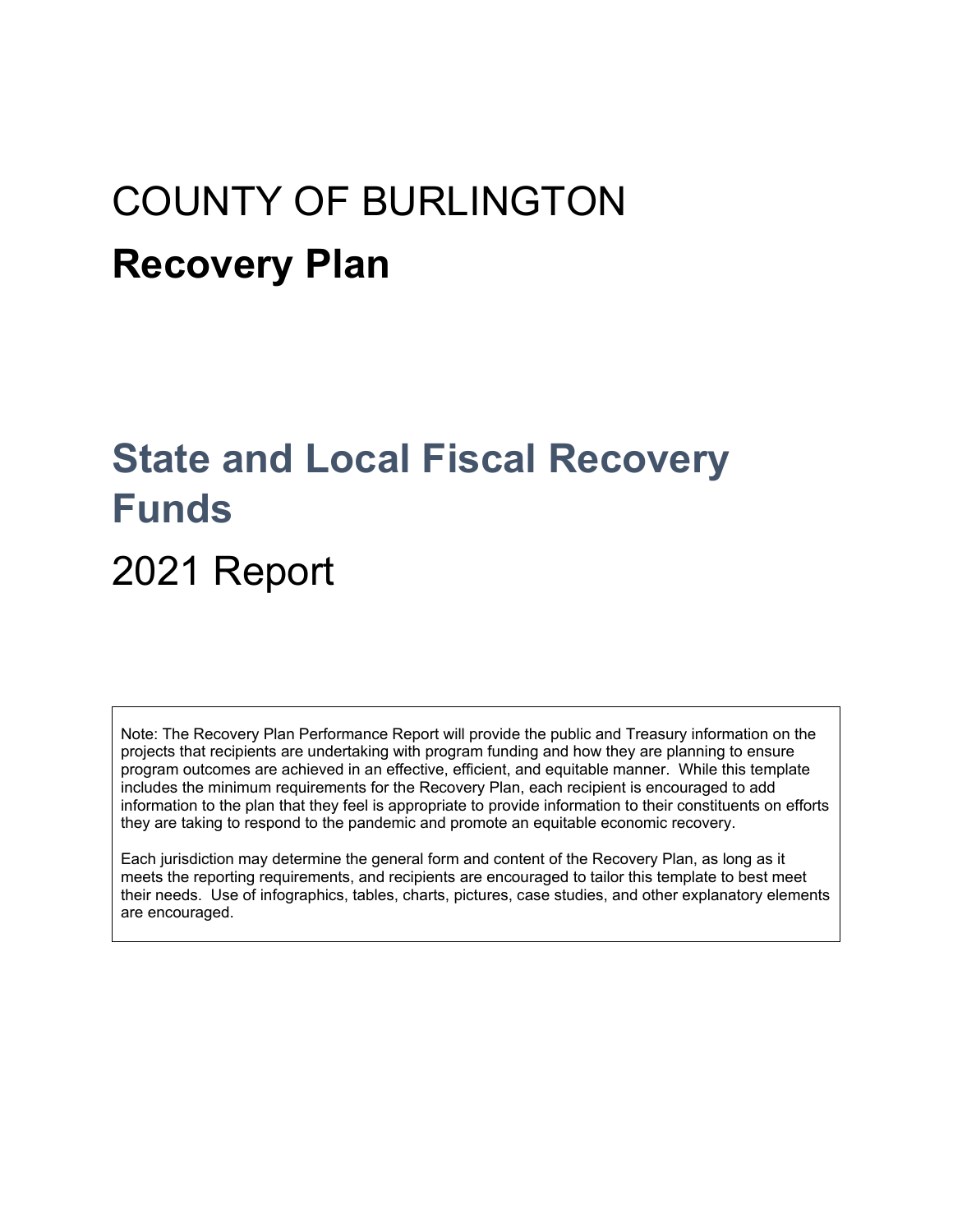### **COUNTY OF BURLINGTON**

#### 2021 Recovery Plan

### **Table of Contents**

|--|--|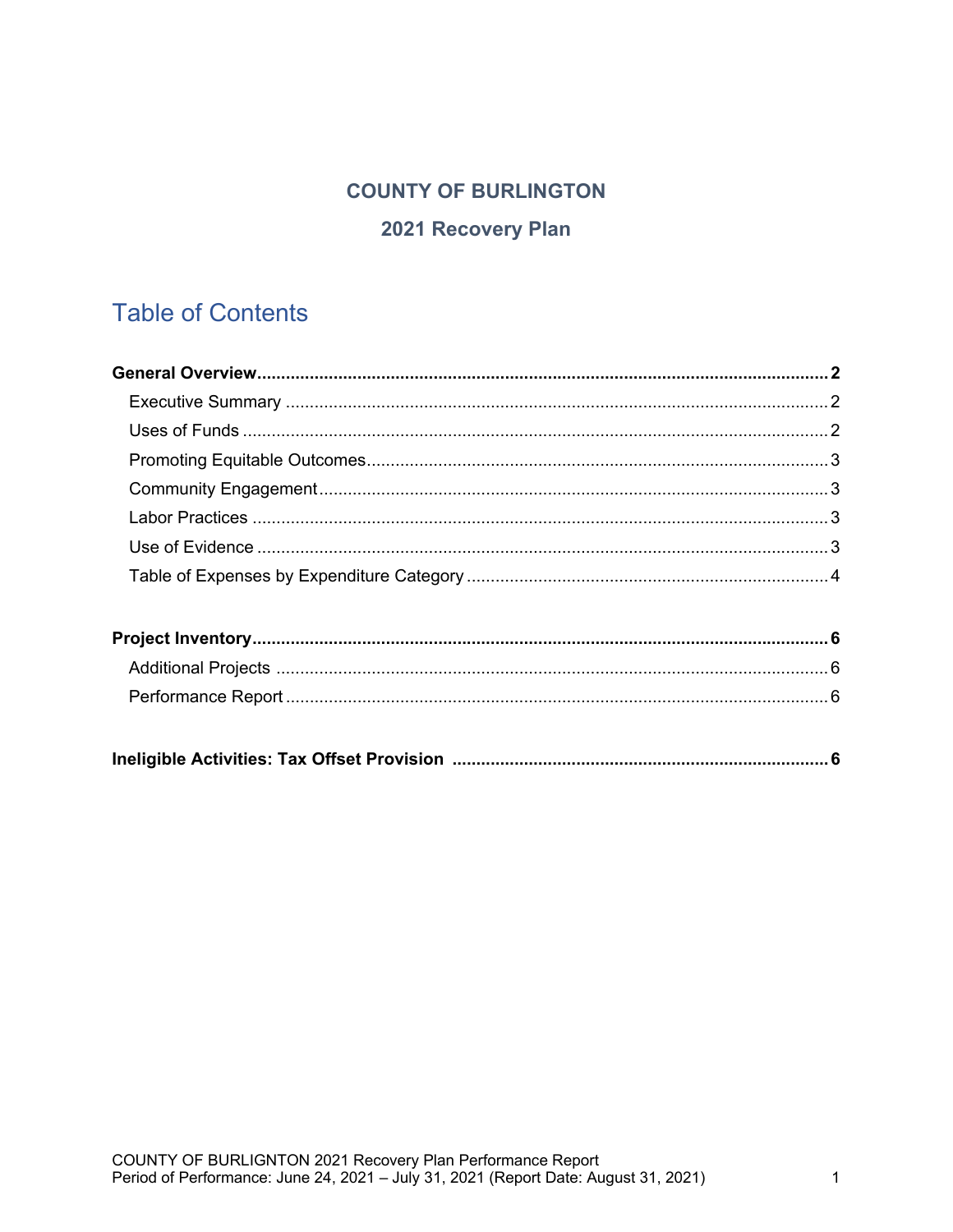#### GENERAL OVERVIEW

#### **Executive Summary**

The County of Burlington received its State and Local Fiscal Recovery Funds (SLFRF) allocation on June 24<sup>th</sup>, 2021. We are in the beginning stages of plan development, exploring potential uses and evaluating proposals from key departments. As of the end of the 2021 reporting period, July 31<sup>st</sup>, 2021, the County has not spent or obligated any SLFRF funds.

The County intends to use funding to replace public sector revenue loss and ensure continuity of government services, as well as to support public health response and address negative economic impacts.

Under the American Rescue Plan, the County also received funding for Emergency Rental Assistance (ERA) which will assist in addressing the negative economic impacts within the community.

#### **Uses of Funds**

As mentioned in the above Executive Summary, the County has not obligated any SLFRF funding as of July 31, 2021. The County plans to first use the funding to replace public sector revenue losses and ensure continuity of vital government services by filling in budget shortfalls. We are in the process of identifying those shortfalls and calculating our revenue losses.

The County of Burlington was awarded federal recovery funds for Emergency Rental Assistance under the American Rescue Plan, and has partnered with the New Jersey Department of Community Affairs to offer rental assistance to at risk individuals within our jurisdiction. As of June 30, 2021 Burlington County was leading the State of New Jersey for funds expended and number of households assisted, per the June ERA Compliance Report.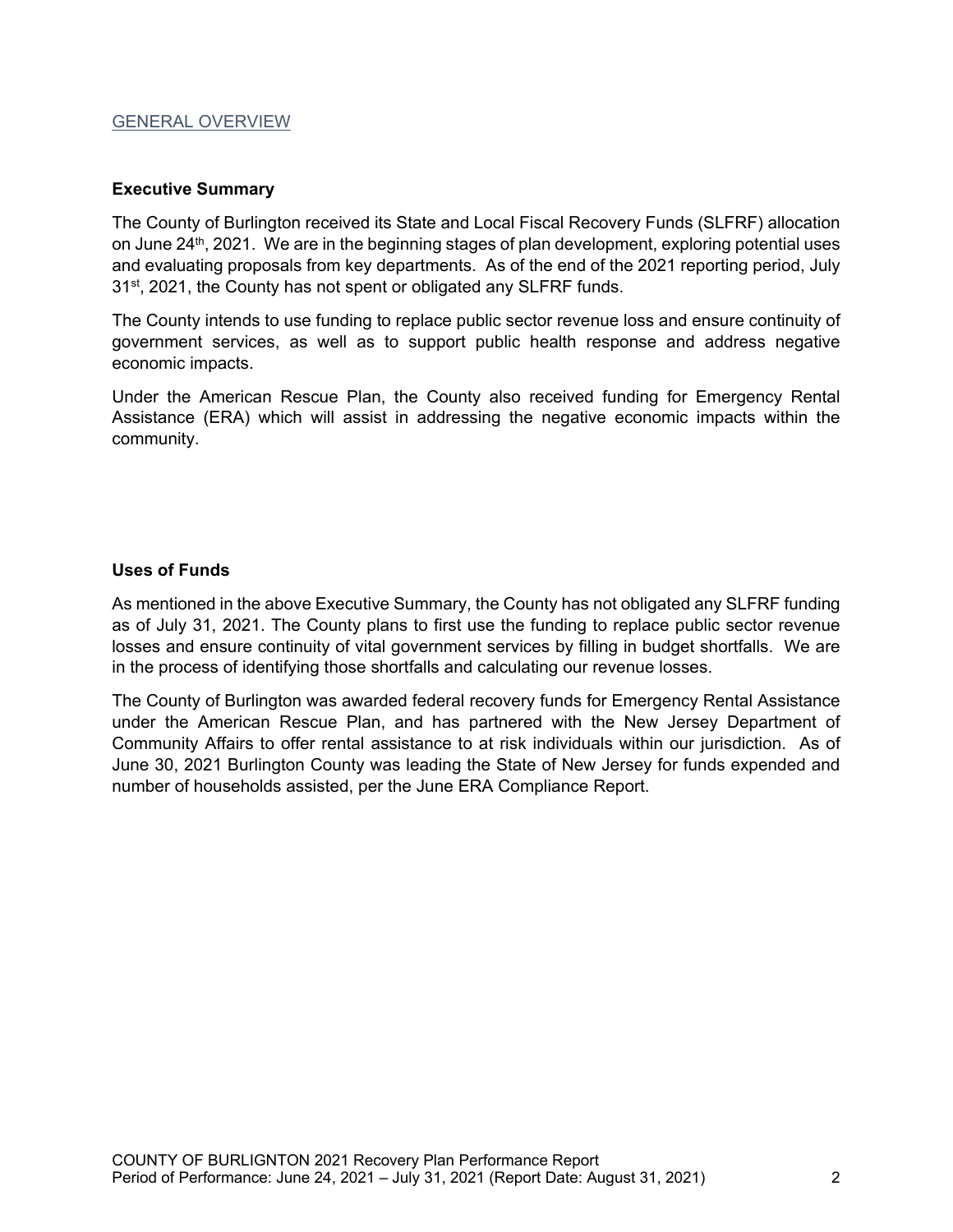#### **Promoting equitable outcomes**

The County plans to design programs to promote equitable outcomes within our jurisdiction. We are in the process of identifying adversely affected groups and developing bench mark measurements to track our achievements during future performance periods.

#### **Community Engagement**

The County plans to create an outreach campaign to both communicate plans for the use of funds and to solicit input from constituents, community-based organizations and other stakeholders. The campaign will include press releases and online updates posted on designated websites and social media. We are now in the process of designing a new webpage on the County platform dedicated to SLFRF transparency.

#### **Labor Practices**

The County has not committed funding to any infrastructure projects as of July 31, 2021. Once projects are identified, the County will review applicable labor standards to promote effective and efficient delivery of high-qualify infrastructure projects that also support the economic recovery. Prevailing wage requirements will be utilized for any work done on behalf of the County.

#### **Use of Evidence**

The County has not committed funding to projects, and therefore has not determined whether SLFRF funds will be used for evidence-based interventions or program evaluation. The County intends to use relevant sources to assess the level of evidence for any interventions and will identify evidence-based models that could be applied.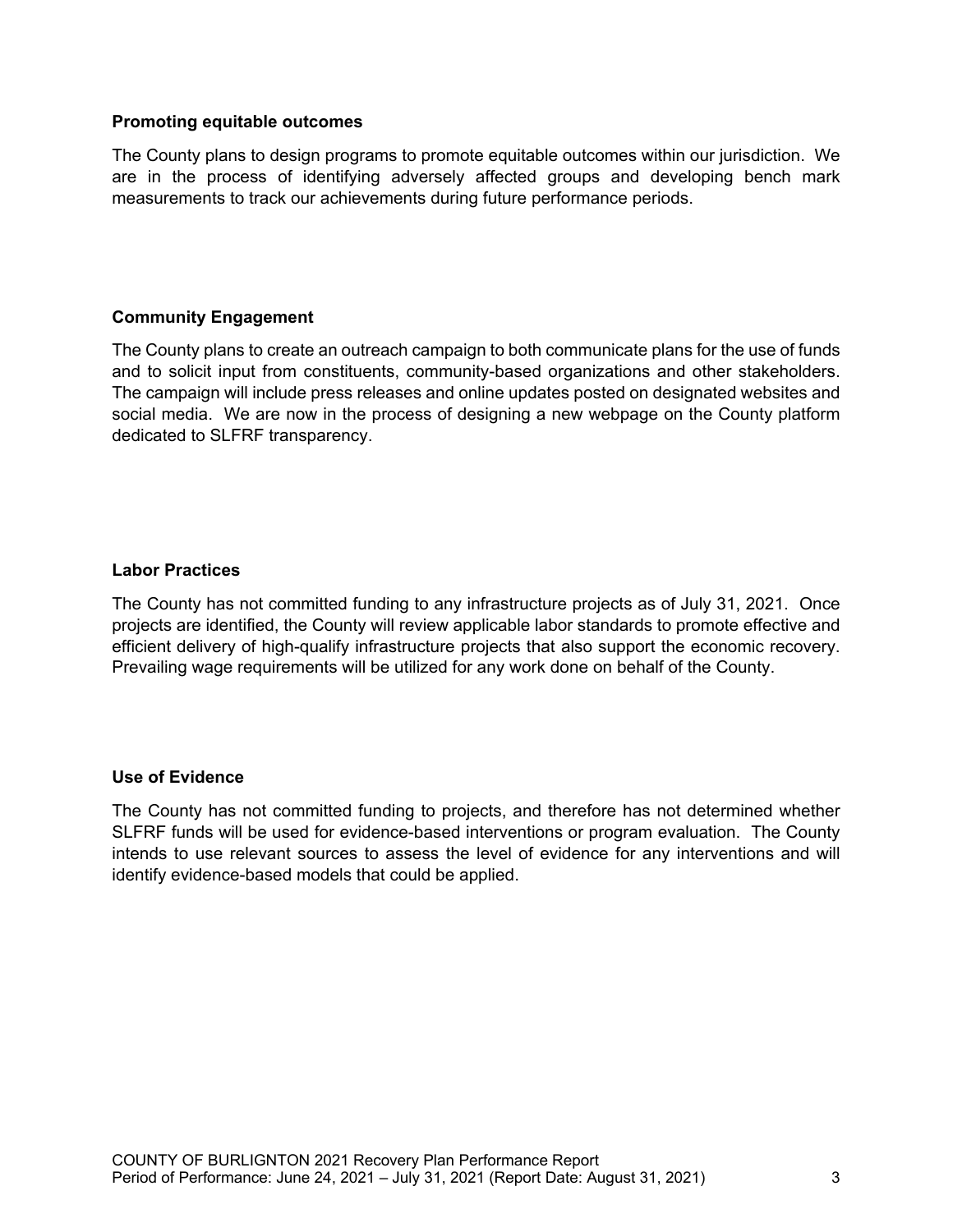#### **Table of Expenses by Expenditure Category**

|                | <b>Category</b>                                                                                                                | <b>Cumulative</b><br>expenditures to<br>date $($)$ | <b>Amount spent</b><br>since last<br><b>Recovery Plan</b> |
|----------------|--------------------------------------------------------------------------------------------------------------------------------|----------------------------------------------------|-----------------------------------------------------------|
| $\mathbf{1}$   | Expenditure Category: Public Health                                                                                            |                                                    |                                                           |
| 1.1            | <b>COVID-19 Vaccination</b>                                                                                                    |                                                    |                                                           |
| 1.2            | COVID-19 Testing                                                                                                               |                                                    |                                                           |
| 1.3            | <b>COVID-19 Contact Tracing</b>                                                                                                |                                                    |                                                           |
| 1.4            | <b>Prevention in Congregate Settings (Nursing</b><br>Homes, Prisons/Jails, Dense Work Sites,<br>Schools, etc.)                 |                                                    |                                                           |
| 1.5            | Personal Protective Equipment                                                                                                  |                                                    |                                                           |
| 1.6            | Medical Expenses (including Alternative Care<br>Facilities)                                                                    |                                                    |                                                           |
| 1.7            | Capital Investments or Physical Plant Changes<br>to Public Facilities that respond to the COVID-<br>19 public health emergency |                                                    |                                                           |
| 1.8            | Other COVID-19 Public Health Expenses<br>(including Communications, Enforcement,<br>Isolation/Quarantine)                      |                                                    |                                                           |
| 1.9            | Payroll Costs for Public Health, Safety, and<br>Other Public Sector Staff Responding to<br>COVID-19                            |                                                    |                                                           |
| 1.10           | <b>Mental Health Services</b>                                                                                                  |                                                    |                                                           |
| 1.11           | <b>Substance Use Services</b>                                                                                                  |                                                    |                                                           |
| 1.12           | <b>Other Public Health Services</b>                                                                                            |                                                    |                                                           |
| $\overline{2}$ | Expenditure Category: Negative Economic<br>Impacts                                                                             |                                                    |                                                           |
| 2.1            | Household Assistance: Food Programs                                                                                            |                                                    |                                                           |
| 2.2            | Household Assistance: Rent, Mortgage, and<br><b>Utility Aid</b>                                                                |                                                    |                                                           |
| 2.3            | Household Assistance: Cash Transfers                                                                                           |                                                    |                                                           |
| 2.4            | <b>Household Assistance: Internet Access</b><br>Programs                                                                       |                                                    |                                                           |
| 2.5            | <b>Household Assistance: Eviction Prevention</b>                                                                               |                                                    |                                                           |
| 2.6            | Unemployment Benefits or Cash Assistance to<br><b>Unemployed Workers</b>                                                       |                                                    |                                                           |
| 2.7            | Job Training Assistance (e.g., Sectoral job-<br>training, Subsidized Employment, Employment<br>Supports or Incentives)         |                                                    |                                                           |
| 2.8            | Contributions to UI Trust Funds*                                                                                               |                                                    |                                                           |
| 2.9            | Small Business Economic Assistance (General)                                                                                   |                                                    |                                                           |
| 2.10           | Aid to nonprofit organizations                                                                                                 |                                                    |                                                           |
| 2.11           | Aid to Tourism, Travel, or Hospitality                                                                                         |                                                    |                                                           |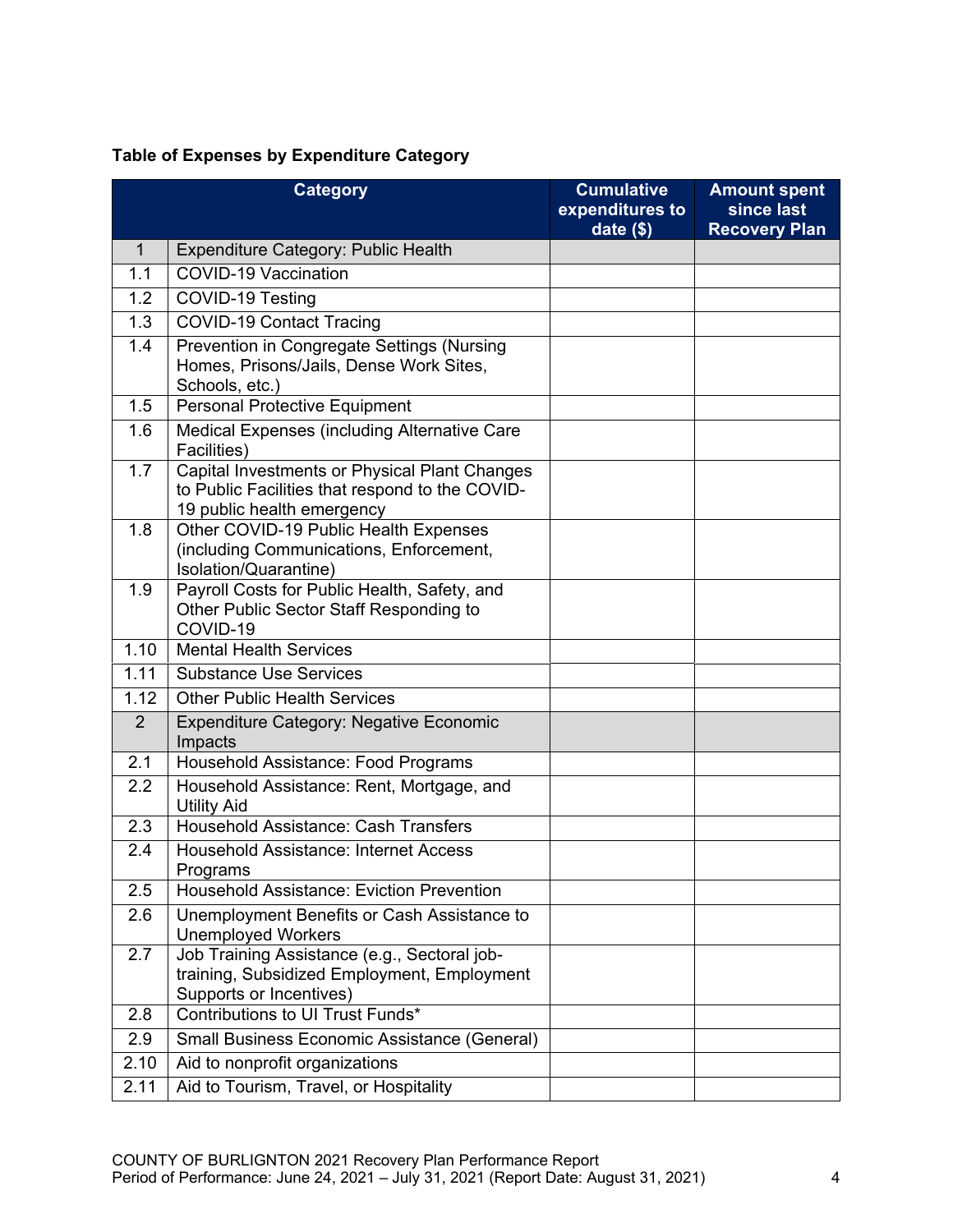|                         | <b>Category</b>                                                                                                    | <b>Cumulative</b><br>expenditures to<br>date $($)$ | <b>Amount spent</b><br>since last<br><b>Recovery Plan</b> |
|-------------------------|--------------------------------------------------------------------------------------------------------------------|----------------------------------------------------|-----------------------------------------------------------|
| 2.12                    | Aid to Other Impacted Industries                                                                                   |                                                    |                                                           |
| 2.13                    | <b>Other Economic Support</b>                                                                                      |                                                    |                                                           |
| 2.14                    | <b>Rehiring Public Sector Staff</b>                                                                                |                                                    |                                                           |
| 3                       | Expenditure Category: Services to                                                                                  |                                                    |                                                           |
|                         | <b>Disproportionately Impacted Communities</b>                                                                     |                                                    |                                                           |
| 3.1                     | <b>Education Assistance: Early Learning</b>                                                                        |                                                    |                                                           |
| 3.2                     | Education Assistance: Aid to High-Poverty<br><b>Districts</b>                                                      |                                                    |                                                           |
| 3.3                     | <b>Education Assistance: Academic Services</b>                                                                     |                                                    |                                                           |
| 3.4                     | Education Assistance: Social, Emotional, and<br><b>Mental Health Services</b>                                      |                                                    |                                                           |
| 3.5                     | <b>Education Assistance: Other</b>                                                                                 |                                                    |                                                           |
| 3.6                     | Healthy Childhood Environments: Child Care                                                                         |                                                    |                                                           |
| 3.7                     | <b>Healthy Childhood Environments: Home Visiting</b>                                                               |                                                    |                                                           |
| 3.8                     | Healthy Childhood Environments: Services to<br>Foster Youth or Families Involved in Child<br><b>Welfare System</b> |                                                    |                                                           |
| 3.9.                    | Healthy Childhood Environments: Other                                                                              |                                                    |                                                           |
| 3.10                    | Housing Support: Affordable Housing                                                                                |                                                    |                                                           |
| 3.11                    | Housing Support: Services for Unhoused<br>persons                                                                  |                                                    |                                                           |
| 3.12                    | Housing Support: Other Housing Assistance                                                                          |                                                    |                                                           |
| 3.13                    | Social Determinants of Health: Other                                                                               |                                                    |                                                           |
| 3.14                    | Social Determinants of Health: Community<br><b>Health Workers or Benefits Navigators</b>                           |                                                    |                                                           |
| 3.15                    | Social Determinants of Health: Lead<br>Remediation                                                                 |                                                    |                                                           |
| 3.16                    | Social Determinants of Health: Community<br><b>Violence Interventions</b>                                          |                                                    |                                                           |
| $\overline{\mathbf{4}}$ | Expenditure Category: Premium Pay                                                                                  |                                                    |                                                           |
| 4.1                     | <b>Public Sector Employees</b>                                                                                     |                                                    |                                                           |
| 4.2                     | Private Sector: Grants to other employers                                                                          |                                                    |                                                           |
| 5                       | Expenditure Category: Infrastructure                                                                               |                                                    |                                                           |
| 5.1                     | Clean Water: Centralized wastewater treatment                                                                      |                                                    |                                                           |
| 5.2                     | Clean Water: Centralized wastewater collection<br>and conveyance                                                   |                                                    |                                                           |
| 5.3                     | Clean Water: Decentralized wastewater                                                                              |                                                    |                                                           |
| 5.4                     | Clean Water: Combined sewer overflows                                                                              |                                                    |                                                           |
| 5.5                     | Clean Water: Other sewer infrastructure                                                                            |                                                    |                                                           |
| 5.6                     | Clean Water: Stormwater                                                                                            |                                                    |                                                           |
| 5.7                     | Clean Water: Energy conservation                                                                                   |                                                    |                                                           |
| 5.8                     | Clean Water: Water conservation                                                                                    |                                                    |                                                           |